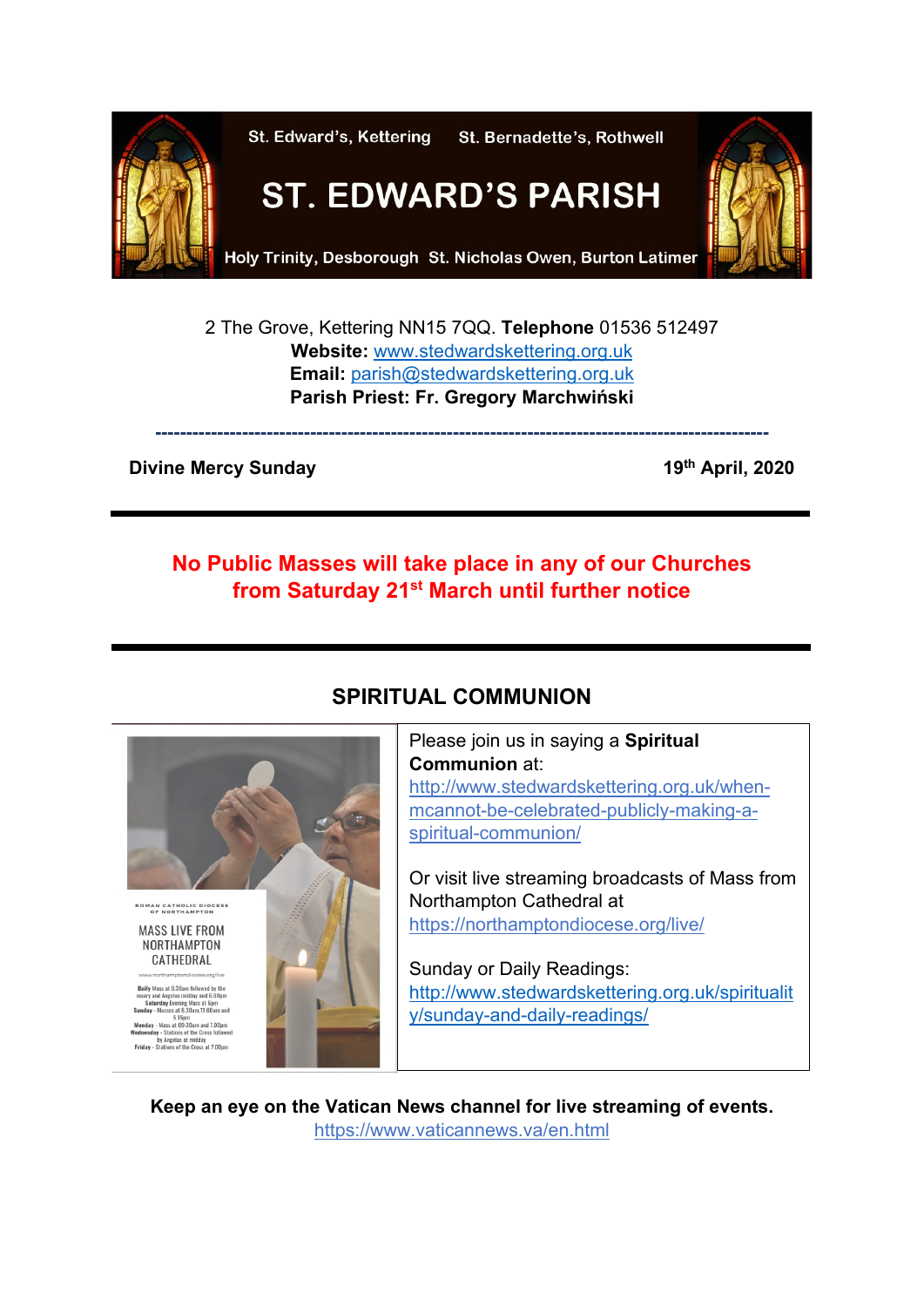**REMINDER – DIVINE MERCY SUNDAY** Due to the current restrictions, it is not possible to fulfil the usual requirements for Divine Mercy this year. We can still venerate the image on Sunday April 19th and we can live stream Mass and partake in a spiritual communion*.* It is sufficient to reflect upon one's sins with a firm purpose of amendment and truly contrite heart, perhaps with the intention of going to confession when our churches reopen. The chaplet and image can be downloaded from <https://divinemercy.life/chaplet-of-divine-mercy/> and a list of Mass times across the UK and Ireland is available at<https://www.churchservices.tv/timetable/> Some have Mass in the morning with the devotions at 3pm, others have Mass and devotions at 3pm.

### **THIS WEEK'S MASS INTENTIONS**

**Saturday** – for people infected by Covid-19 **Sunday** - Florence Sanders RIP, Wanda and family int. **Monday** - Rose and Graham int **Tuesday** - George Joseph **Wednesday** - for people working in hospitals **Thursday** - Rose and Graham int **Friday** - Jessica Hodges int **Saturday** – Jithu our seminarian int **Sunday** - Chris Lally 3 Anniversary, Richard Nolan RIP, Bel Stephens RIP

To request a Mass Intention please send an email to: [parish@stedwardskettering.org.uk](mailto:parish@stedwardskettering.org.uk)

### **PLEASE PRAY FOR THOSE WHO HAVE RECENTLY DIED**

Please pray for those who have passed away, especially for Bernard Cox. His funeral service will take place on Wednesday, April 29 at 1.30pm at the crematorium.

### **PLEASE PRAY FOR THE SICK AND FOR THOSE WHO ASKED US TO PRAY.**

Let us remember especially Anthony Jarrem. May God give him patience and strength and Fr. Paul Inman (who used to be with us in Kettering) who has Covid-19.

### **SICK CALLS AT THIS DIFFICULT TIME – A MESSAGE FROM FR. GREGORY**

In accordance with official advice and to minimise the chance of me passing on infection I cannot undertake to visit the sick or housebound except in case of serious need. However please do not hesitate to call on me to visit those in in imminent danger of death. Please telephone **01536 512497** with any such requests. I will of course be happy to pray for anybody who is sick but not close to death, if requested.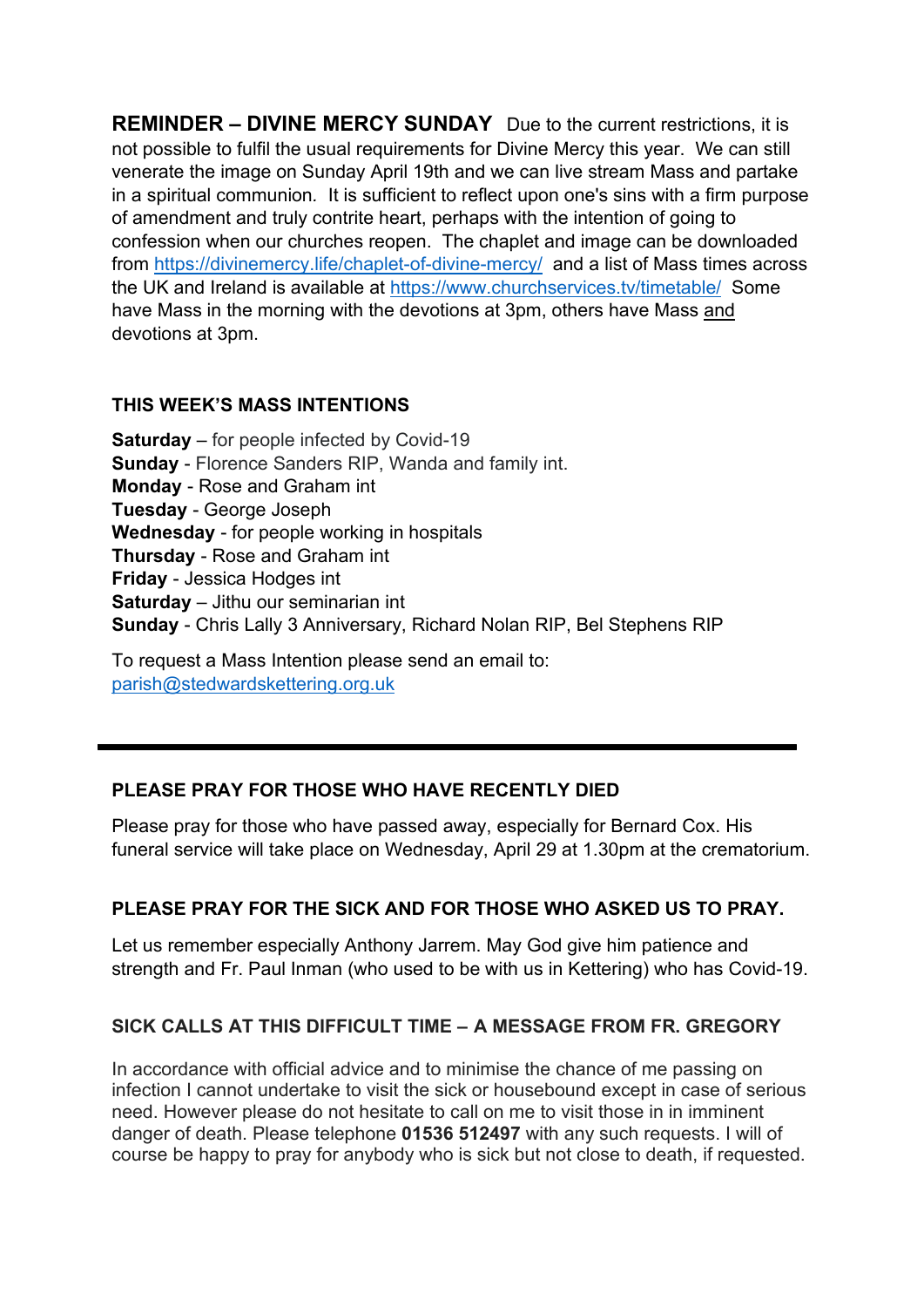### **PLEASE PRAY FOR FR. JO KIZITO**

At this difficult time for us in the UK, can we also remember in our prayers Fr Jo Kizito and his work with Refugees in Uganda. As in this country Public Mass has been suspended but unlike in this country he has to cope with all sorts of other viruses, malnutrition and poverty among the many thousands in his camp.

#### **Fr Jo's Easter Message can be seen later in this newsletter.**



*Mass being celebrated in the Chapel in the Presbytery*

## **STREAMING THE MASS INTO OUR "CHURCH AT HOME"**

It came as no surprise when the government recently announced an extension to the lockdown in our country. So, we enter a further period of three weeks or more of social distancing and staying home. This may fill some of us with fear and dread but it should also be a source of joy for the opportunity to encounter God and the church in a different way. Many clergy have been amazed at the number of hits being made on church websites, like our own cathedral, where the Mass can be streamed into peoples' homes during the current situation of enforced church closures. In some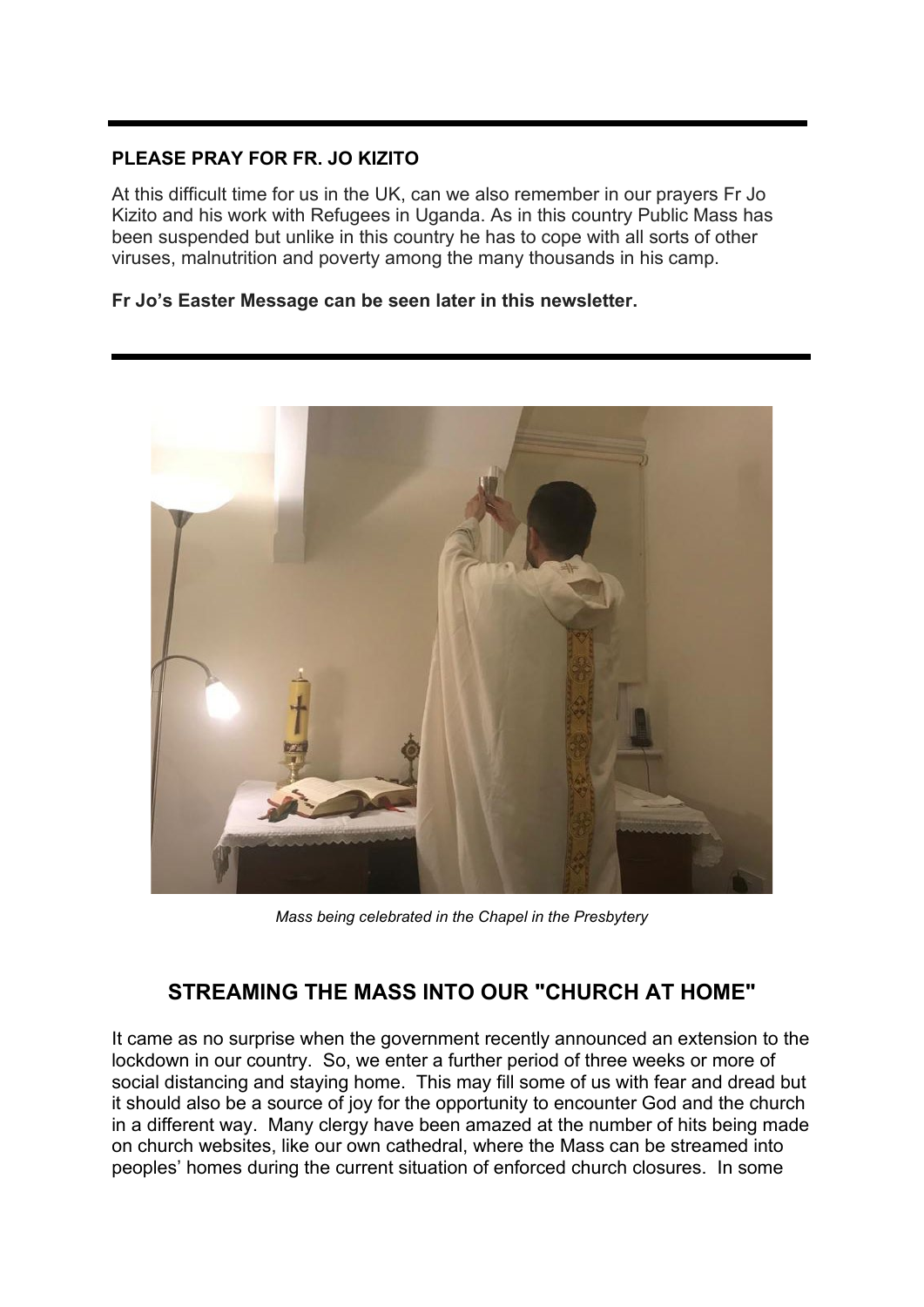places the number of people accessing church live stream webcams has increased by more than tenfold on a daily basis, and more on Sundays! This is not only for Masses but Adoration, Rosary, Reflections and Holy hours. You may have seen a cartoon doing the rounds where the devil is taunting God by saying to Him: "With the coronavirus I have closed every church in the world". But God turns to him and says "Yes and I have opened a church in every home!".

While our church buildings have been closed to the public, our homes have become churches and places where we have encountered God in a very special way. Jesus stands with us in our homes in this extended lockdown and says to all of us "Peace be with you, do not be afraid for I am with you". Interestingly this was the theme of the Gospel reading on the day that the lockdown extension was announced. Please pray especially for those people who are in apartment blocks in cities with no open space or garden in which to enjoy the fresh air, and for people who are living alone; also for families confined indoors with an abusive person.

#### You can choose your church and time convenient to you at

<https://www.churchservices.tv/timetable/> There are many churches listed on this website also which are celebrating Divine Mercy around 3pm (the hour of greatest mercy) on Sunday if you would like to partake in that devotion. The churches listed in red on that website also record their Masses so that you can access them at any time.



*Altar in the Chapel in St.Edward's Presbytery*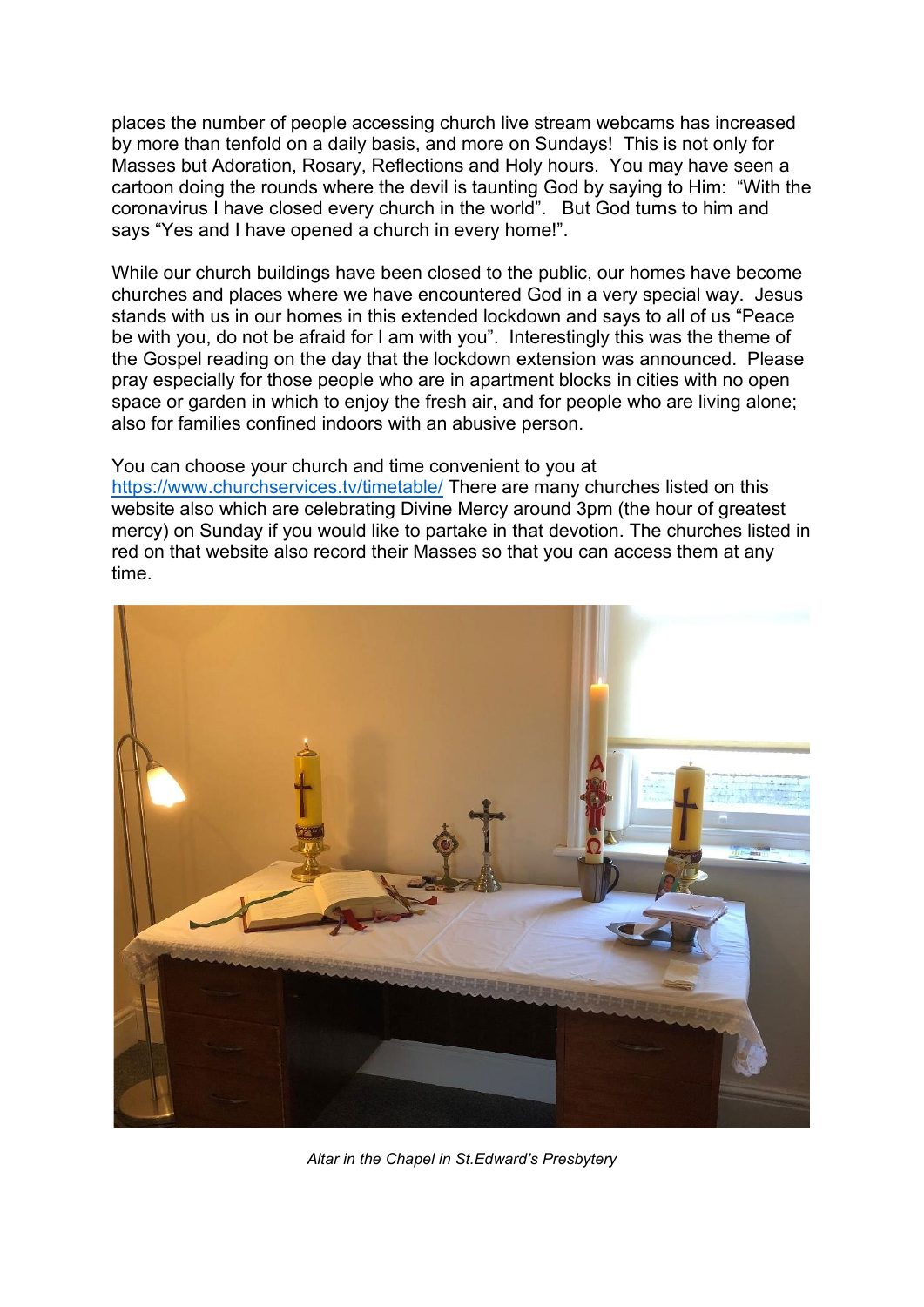

*Reflection Based on the Gospel of the II Sunday of Easter Divine Mercy Sunday*

We have got a very interesting picture of the Apostles in today's gospel. It is hard to believe that this is the group of Jesus' disciples who had already experienced the Resurrection, because women told them about the empty grave and the angels they had met there. The apostles have already seen joy and astonishment on the faces of many people. Meanwhile, we heard in the gospel that the door to the Upper Room was still closed and the hearts of the disciples were still frightened.

One of the most important heroes of this gospel is, of course, Thomas. Maybe we do not have the best associations with this apostle of Jesus. Maybe many of us would like to judge Thomas very harshly and maybe we would like to criticize him for his unbelief. But today, let's try to see a completely different picture of Thomas. From the very beginning of his friendship with Jesus, Thomas associated great hopes with his Master. From the moment he met him, Jesus became the meaning of his life.

Therefore, for many reasons, we can understand the attitude and behaviour of this apostle who, after the death of his Master, became very disappointed and wanted to prove that Jesus is alive. He did not want to be lied to in such an important and fundamental matter, and therefore he wanted to check, touch and see the wounds of his Master. As we heard in the gospel - Jesus answered his request, but Thomas, frightened by the sight of Jesus, changed his mind and didn't take advantage of this opportunity to touch his side. It was enough that he saw, and then that great feeling for his Master and Lord was reborn again.

Why, today, on the second Sunday after Easter, do we focus so much on the figure of the Apostle Thomas? First of all, it seems to me that this figure is very close for many of us especially at this time of pandemic and isolation. Why?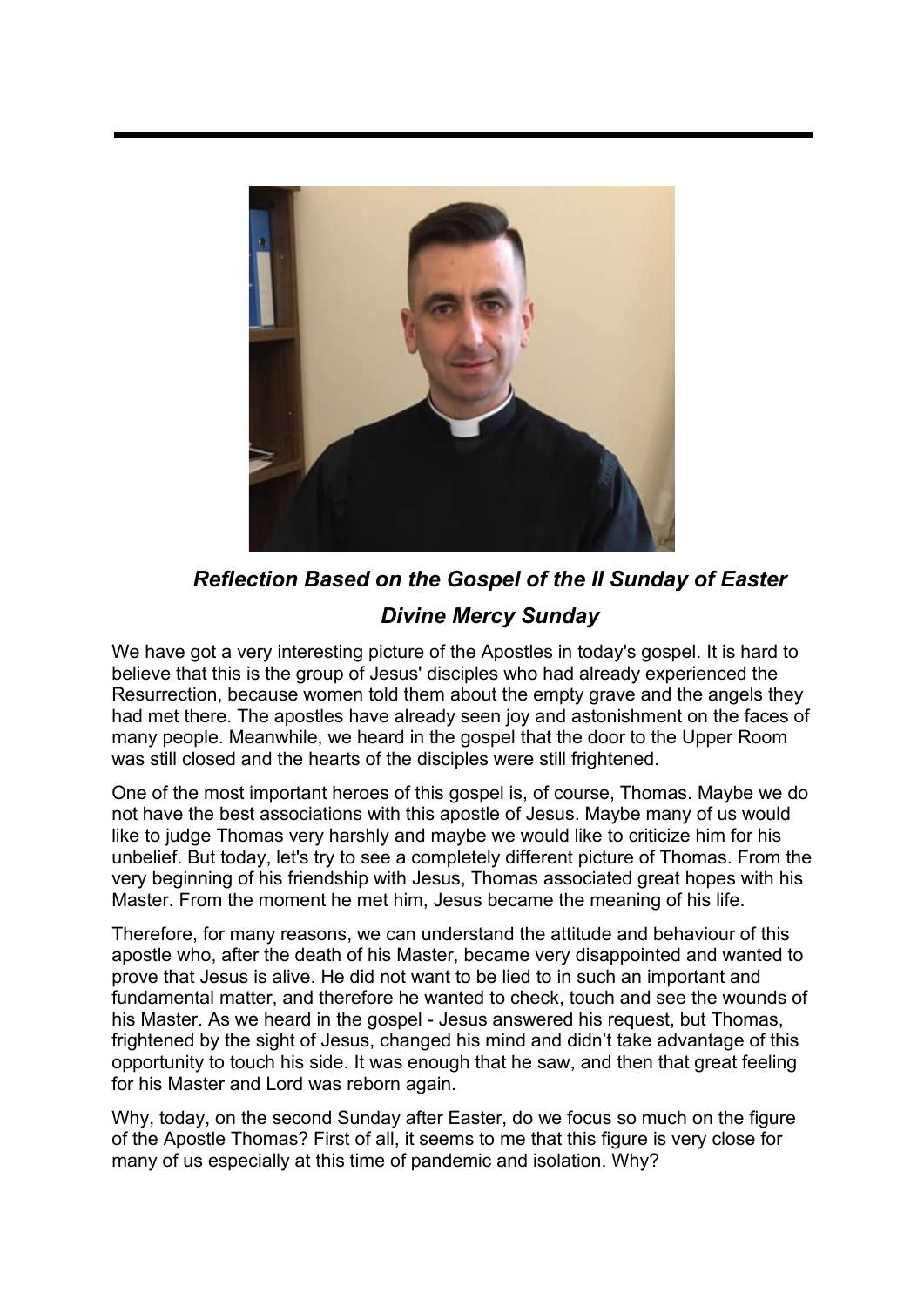I think that each of us has or had many questions and doubts about faith; and each of us constantly look for answers to them - just like Thomas.

When I read this gospel a few days ago, I was wondering why Thomas was looking for an answer to his dilemmas in solitude and why he left the community of his friends - the Apostles. Loneliness was certainly not the best way to deal with the hardships and dilemmas. And I think that it can be similar in our lives. When we experience difficult moments and when we ask ourselves various questions about faith: Where is God? Is he really alive or can we really meet him? - very often in such moments - just like Thomas, we move away from a community that is our church or a parish, we leave our friends choosing loneliness.

Therefore, today's gospel teaches us that it is always worth staying in the community of believers - in the community of true disciples of Jesus, because only there can we meet the resurrected Jesus and only there can we find answers to the most important questions.

Today is also the **Feast of Divine Mercy**, which we celebrate for the 20th time. Perhaps many of us know and remember the beginning of this feast and the famous pilgrimage of Saint Pope John Paul II to Krakow, when the Pope established the second Sunday after Easter as the Feast of Divine Mercy. Perhaps many of us read the diary of Saint Sister Faustina, which has been translated into all languages and is the most-popular book in the world, right after the Bible!

As a Polish priest, today I could talk a lot about God's Mercy; about Saint Sister Faustina and John Paul II. But I would like to write you something very personal today. As you know, I was born in Poland and for many years I was a priest of the Diocese of Płock. It was in this city, in Płock, by the Vistula River, where I studied in a seminary for six years and I was ordained a priest in 2007.

If you have read the Diary of Saint Sister Faustina - in which she described her unusual encounters and dialogues with Jesus - if you know this interesting and unusual book, you know that this city - Płock is mentioned there many times. It was just there that Sister Faustina lived for several years and that's where Jesus said to her: "*Paint an image according to the pattern you see, with the signature: Jesus I Trust in You. I desire that this image be venerated, first in your chapel, and throughout the whole world".*

I want to tell you that I am very grateful to God, because very often during my studies I could visit this unusual and holy place. I could go there to pray and imagine young Faustina - a simple and uneducated religious sister (baking bread - it was her daily hard work in the convent where she lived). Today she is a great saint, well known throughout the world - we call her the secretary of God's mercy.

I would like to finish today's reflection with a beautiful prayer written by Saint Faustina:

*Help me, O Lord that my eyes may be merciful, so that I may never judge from appearances, but look for what is beautiful in my neighbours and come to their rescue.*

*Help me that my ears may be merciful, so that I may give heed to my neighbours' needs and not be indifferent to their pains.*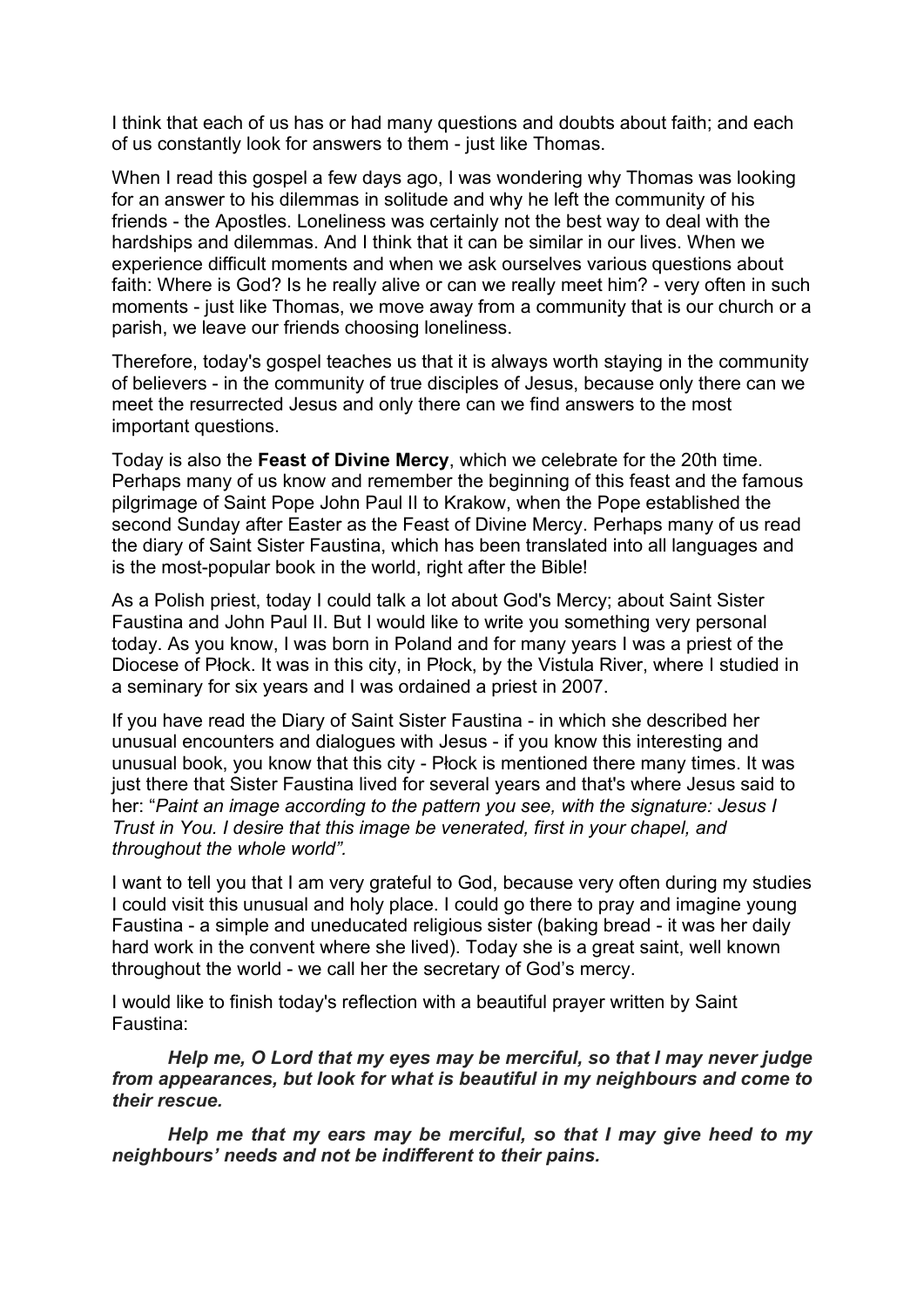*Help me, O Lord that my tongue may be merciful, so that I should never speak negatively of my neighbour, but have a word of comfort and forgiveness for all.*

*Help me, O Lord, that my hands may be merciful and filled with good deeds, so that I may do only good to my neighbours and take upon myself the more difficult and toilsome tasks.*

*Help me, that my feet may be merciful, so that I may hurry to assist my neighbour, overcoming my own fatigue and weariness. My true rest is in the service of my neighbour.*

*I will refuse my heart to no one. I will be sincere even with those who, I know, will abuse my kindness. I will bear my own suffering in silence. May your mercy, O Lord, rest upon me.*

*O my Jesus, transform me into yourself, for you can do all things. Amen.*

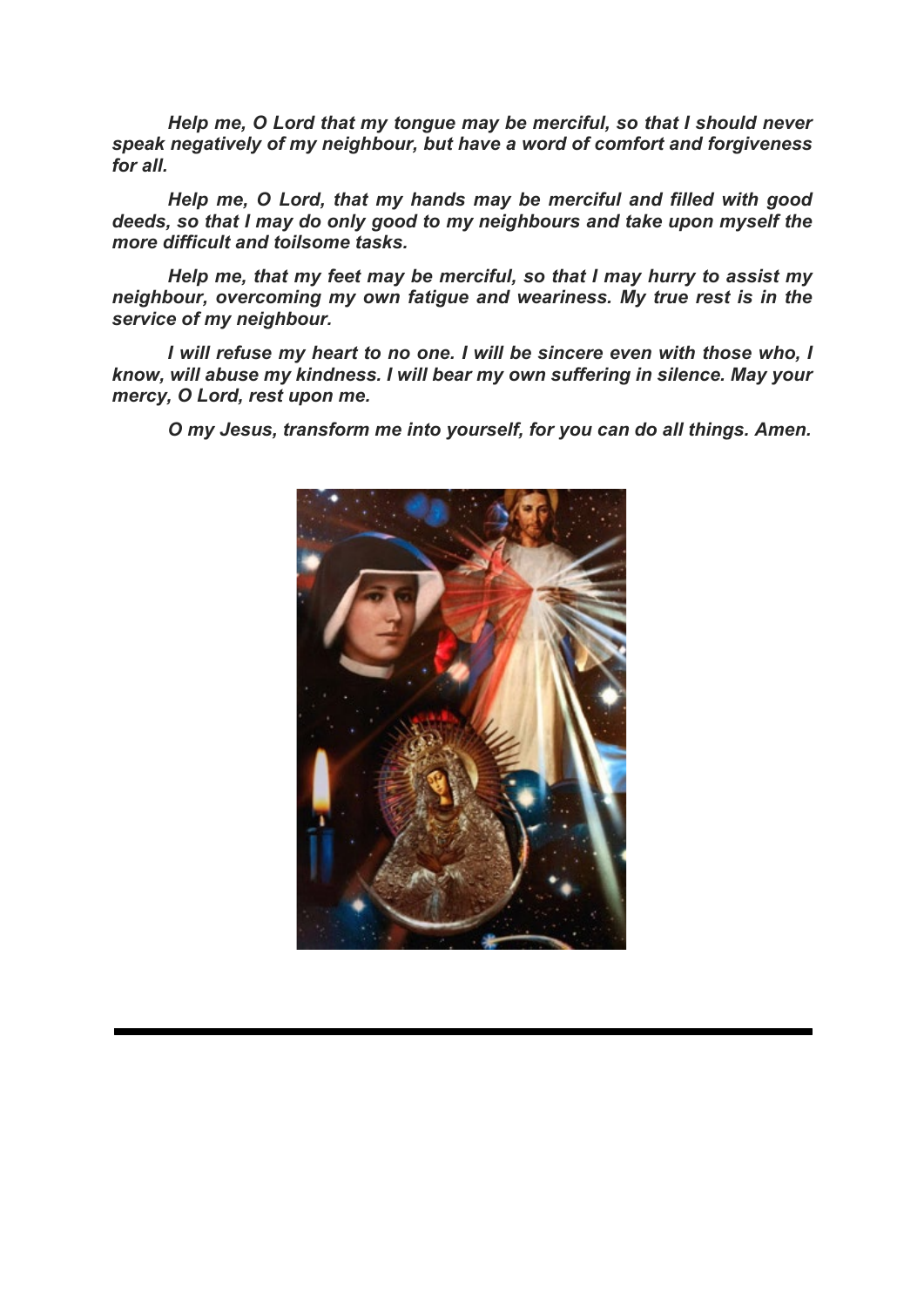

### **FATHER JO'S EASTER MESSAGE 2020**

Fr Jo Kizito wrote a letter to the Parish for Easter but due to postal delays it has not arrived yet; however, as the camp's electricity supply has just been restored after several weeks, he was able to send an email message which arrived on Maundy Thursday.

*"Thank you a million times for keeping me close to your thoughts and prayerswhat a gift a virtue only given by the Holy Spirit. The news (an Easter greeting emailed from Kettering) is quite inspiring and nostalgically takes me back to the beautiful memories of St Edwards Parish community where due to the present structure, I may not be able to access. God knows. Thank You"*

Up to 9th April Covid-19 had not entered his Kyangwali Refugee Camp, which is now home to 120655 refugees (it housed 38136,in 2015), from such places as Burundi, Democratic Republic of Congo, Sudan, Somalia, Ethiopia, Kenya and the Sudan. As the practice is to provide each arriving family with a plot of land and materials to build a basic shelter, there may not be the dangerous overcrowding which some refugee camps have to cope with. The whole settlement covers 38 square miles. In normal times there are 32 humanitarian organisations working in the camp, all supervised by UNHCR, but at this time of crisis many have evacuated from the Camp, putting more strain on Fr Jo's "St Patrick's Spacid Organisation", which has responsibility for the "Integral Development of Refugees which incorporates Spiritual Animation"

#### Fr Jo writes *"As you may imagine, today, without the approved medical cure of the Pandemic Virus, everyone looks for God's intervention. Here Fr Jo looks like the solution. Everyone is looking at me. It is the most challenging situation that I have ever faced in this type of Postolate."*

As in the whole of Uganda all of the seven Chapels of Fr Jo's Mission have been closed. He is having to say Mass in a small room with only one other person, the project coordinator able to attend.

**Footnote** Recently we experienced a hiccup in forwarding, in a secure way, money to Fr Jo, but, that problem has been resolved now, so, once things return to normal, the parish will be able to transfer donations to him again.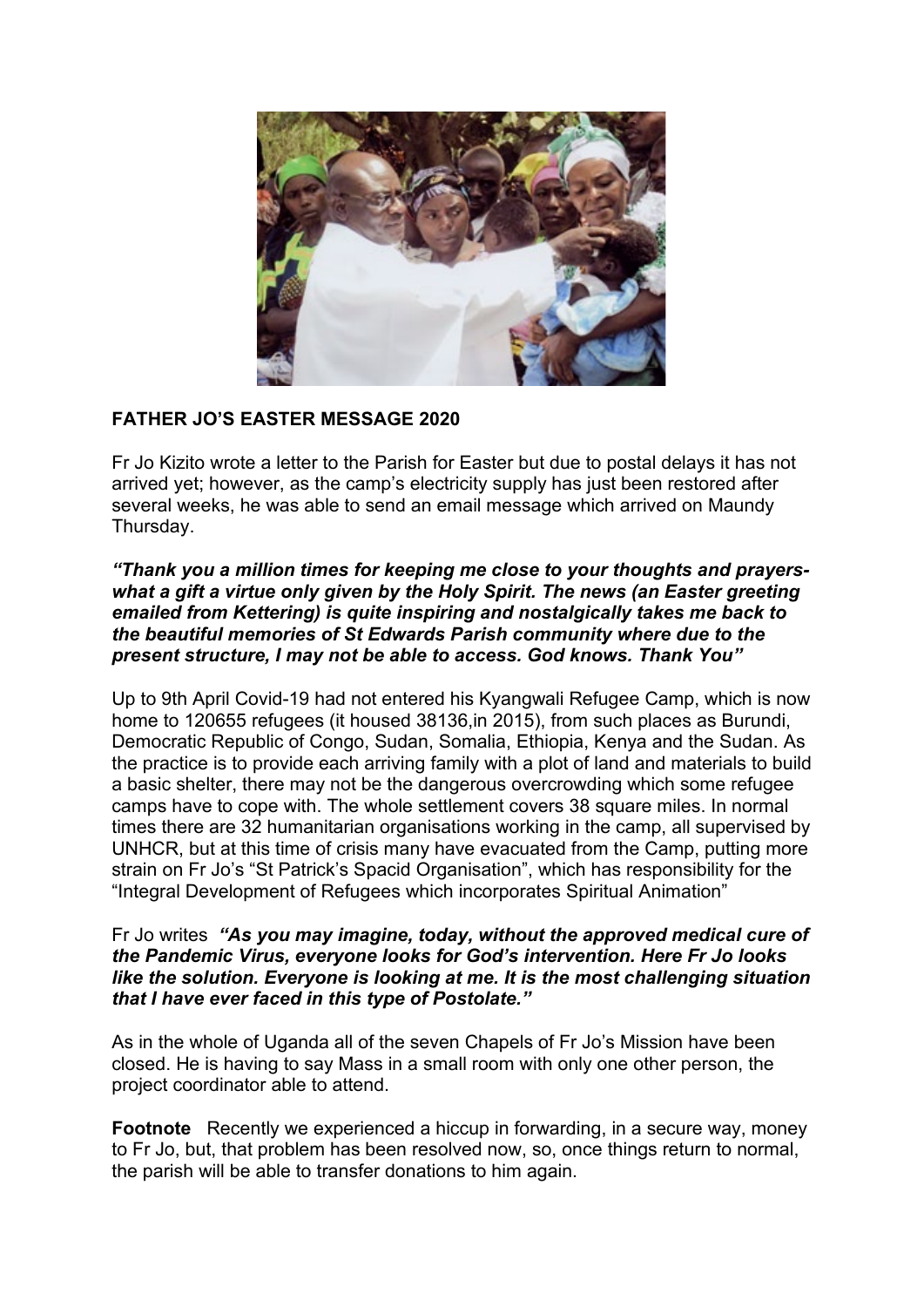

### **Pope Francis' Urbi et Orbi message, delivered April 12 at the Basilica of St. Peter.**

Dear brothers and sisters, Happy Easter!

Today the Church's proclamation echoes throughout the world: "Jesus Christ is risen!" – "He is truly risen."

Like a new flame this Good News springs up in the night: the night of a world already faced with epochal challenges and now oppressed by a pandemic severely testing our whole human family. In this night, the Church's voice rings out: "Christ, my hope, is risen!"

This is a different "contagion", a message transmitted from heart to heart – for every human heart awaits this Good News. It is the contagion of hope: "Christ, my hope, is risen!" This is no magic formula that makes problems vanish. No, the resurrection of Christ is not that. Instead, it is the victory of love over the root of evil, a victory that does not "by-pass" suffering and death, but passes through them, opening a path in the abyss, transforming evil into good: this is the unique hallmark of the power of God.

The Risen Lord is also the Crucified One, not someone else. In his glorious body he bears indelible wounds: wounds that have become windows of hope. Let us turn our gaze to him that he may heal the wounds of an afflicted humanity.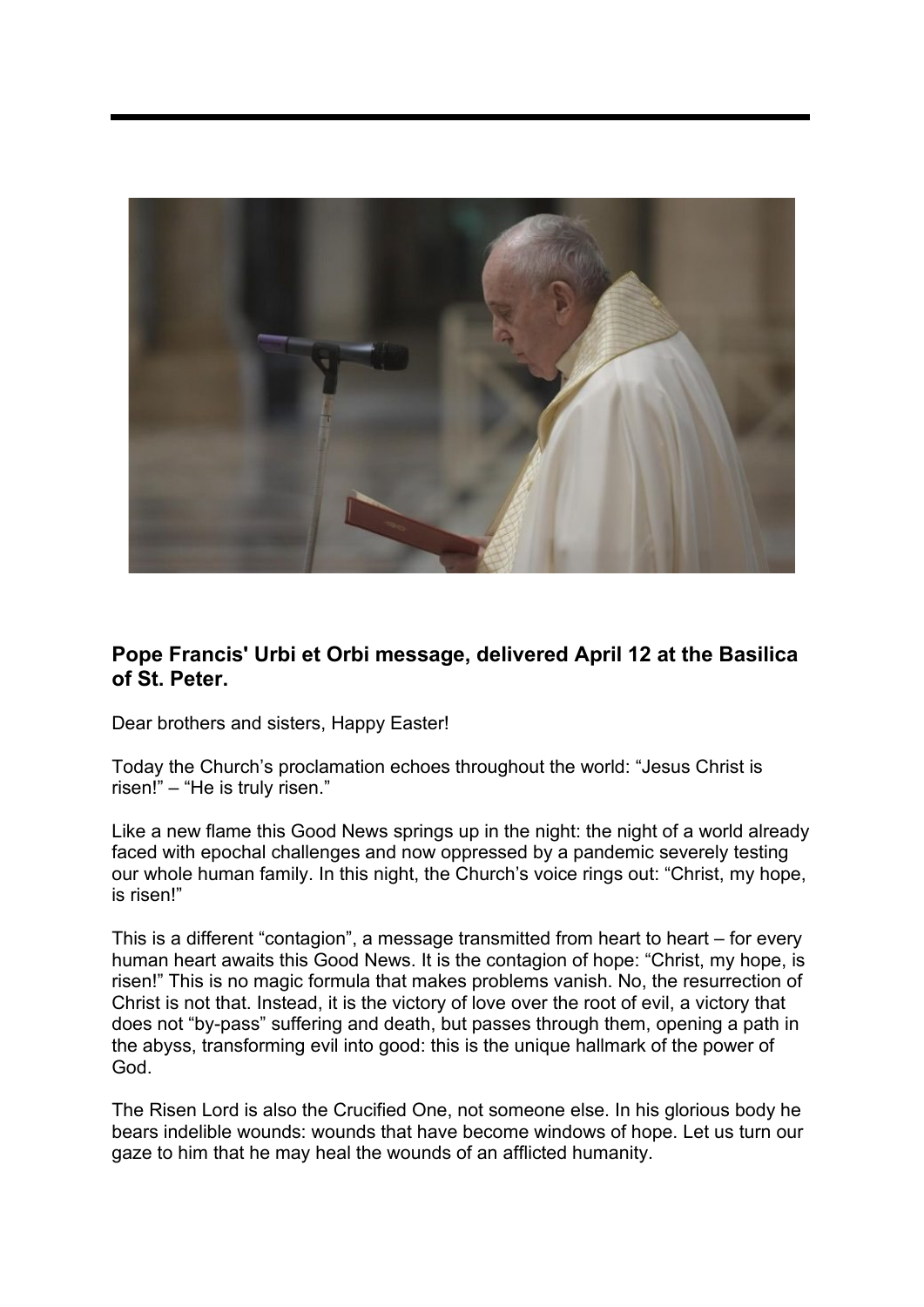Today my thoughts turn in the first place to the many who have been directly affected by the coronavirus: the sick, those who have died and family members who mourn the loss of their loved ones, to whom, in some cases, they were unable even to bid a final farewell. May the Lord of life welcome the departed into his kingdom and grant comfort and hope to those still suffering, especially the elderly and those who are alone. May he never withdraw his consolation and help from those who are especially vulnerable, such as persons who work in nursing homes, or live in barracks and prisons. For many, this is an Easter of solitude lived amid the sorrow and hardship that the pandemic is causing, from physical suffering to economic difficulties.

This disease has not only deprived us of human closeness, but also of the possibility of receiving in person the consolation that flows from the sacraments, particularly the Eucharist and Reconciliation. In many countries, it has not been possible to approach them, but the Lord has not left us alone! United in our prayer, we are convinced that he has laid his hand upon us, firmly reassuring us: Do not be afraid, "I have risen and I am with you still!"

May Jesus, our Passover, grant strength and hope to doctors and nurses, who everywhere offer a witness of care and love for our neighbours, to the point of exhaustion and not infrequently at the expense of their own health. Our gratitude and affection go to them, to all who work diligently to guarantee the essential services necessary for civil society, and to the law enforcement and military personnel who in many countries have helped ease people's difficulties and sufferings.

In these weeks, the lives of millions of people have suddenly changed. For many, remaining at home has been an opportunity to reflect, to withdraw from the frenetic pace of life, stay with loved ones and enjoy their company. For many, though, this is also a time of worry about an uncertain future, about jobs that are at risk and about other consequences of the current crisis. I encourage political leaders to work actively for the common good, to provide the means and resources needed to enable everyone to lead a dignified life and, when circumstances allow, to assist them in resuming their normal daily activities.

This is not a time for indifference, because the whole world is suffering and needs to be united in facing the pandemic. May the risen Jesus grant hope to all the poor, to those living on the peripheries, to refugees and the homeless. May these, the most vulnerable of our brothers and sisters living in the cities and peripheries of every part of the world, not be abandoned. Let us ensure that they do not lack basic necessities (all the more difficult to find now that many businesses are closed) such as medicine and especially the possibility of adequate health care. In light of the present circumstances, may international sanctions be relaxed, since these make it difficult for countries on which they have been imposed to provide adequate support to their citizens, and may all nations be put in a position to meet the greatest needs of the moment through the reduction, if not the forgiveness, of the debt burdening the balance sheets of the poorest nations.

This is not a time for self-centeredness, because the challenge we are facing is shared by all, without distinguishing between persons. Among the many areas of the world affected by the coronavirus, I think in a special way of Europe. After the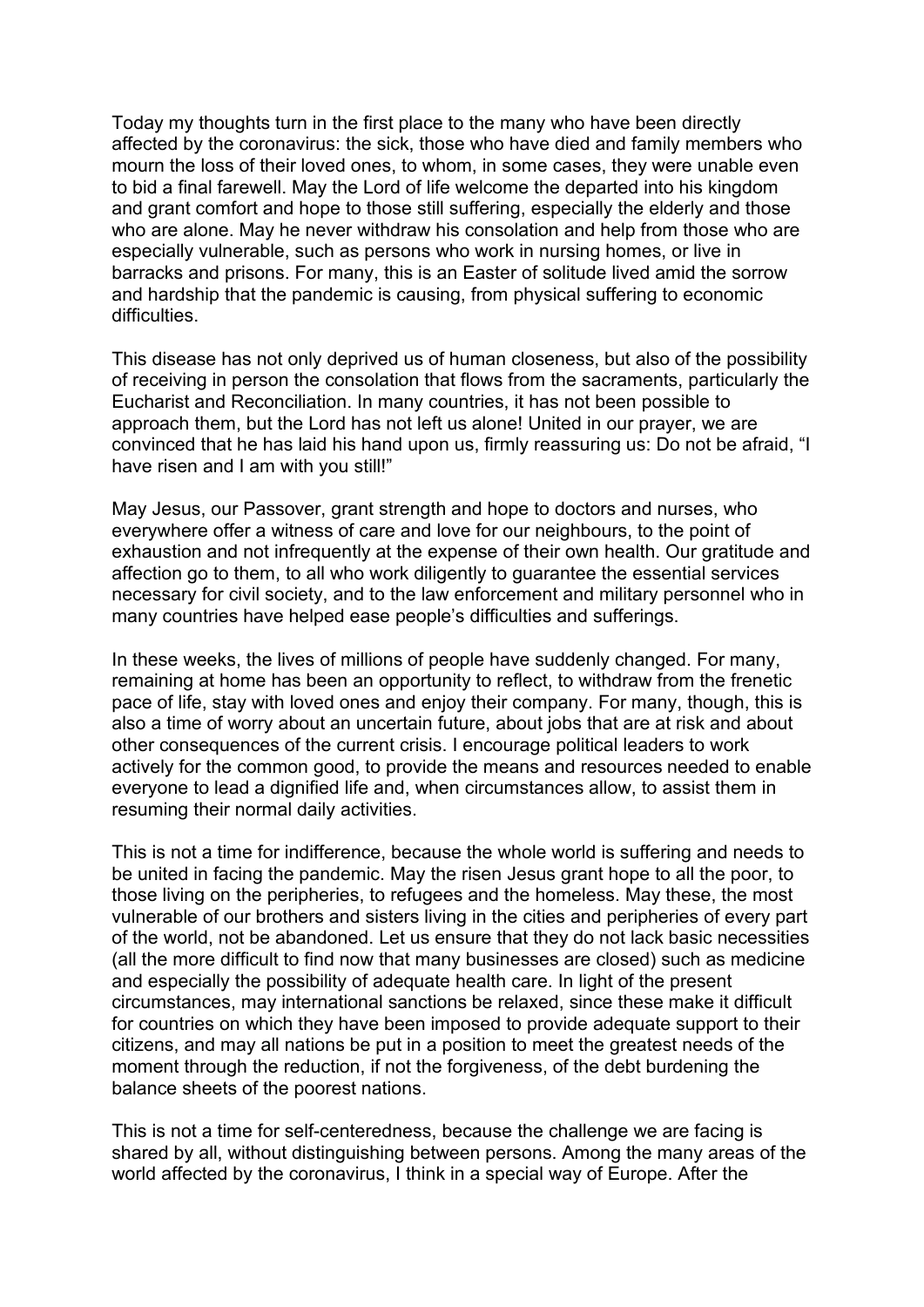Second World War, this beloved continent was able to rise again, thanks to a concrete spirit of solidarity that enabled it to overcome the rivalries of the past. It is more urgent than ever, especially in the present circumstances, that these rivalries do not regain force, but that all recognize themselves as part of a single family and support one another. The European Union is presently facing an epochal challenge, on which will depend not only its future but that of the whole world. Let us not lose the opportunity to give further proof of solidarity, also by turning to innovative solutions. The only alternative is the selfishness of particular interests and the temptation of a return to the past, at the risk of severely damaging the peaceful coexistence and development of future generations.

This is not a time for division. May Christ our peace enlighten all who have responsibility in conflicts, that they may have the courage to support the appeal for an immediate global ceasefire in all corners of the world. This is not a time for continuing to manufacture and deal in arms, spending vast amounts of money that ought to be used to care for others and save lives. Rather, may this be a time for finally ending the long war that has caused such great bloodshed in Syria, the conflict in Yemen and the hostilities in Iraq and in Lebanon. May this be the time when Israelis and Palestinians resume dialogue in order to find a stable and lasting solution that will allow both to live in peace. May the sufferings of the people who live in the eastern regions of Ukraine come to an end. May the terrorist attacks carried out against so many innocent people in different African countries come to an end.

This is not a time for forgetfulness. The crisis we are facing should not make us forget the many other crises that bring suffering to so many people. May the Lord of life be close to all those in Asia and Africa who are experiencing grave humanitarian crises, as in the Province of Cabo Delgado in the north of Mozambique. May he warm the hearts of the many refugees displaced because of wars, drought and famine. May he grant protection to migrants and refugees, many of them children, who are living in unbearable conditions, especially in Libya and on the border between Greece and Turkey. And I don't want to forget the island of Lesbos. In Venezuela, may he enable concrete and immediate solutions to be reached that can permit international assistance to a population suffering from the grave political, socio- economic and health situation.

Dear brothers and sisters, Indifference, self-centeredness, division and forgetfulness are not words we want to hear at this time. We want to ban these words forever. They seem to prevail when fear and death overwhelm us, that is, when we do not let the Lord Jesus triumph in our hearts and lives. May Christ, who has already defeated death and opened for us the way to eternal salvation, dispel the darkness of our suffering humanity and lead us into the light of his glorious day, a day that knows no end.

With these reflections, I would like to wish you all a happy Easter.

#### **Pope Francis**